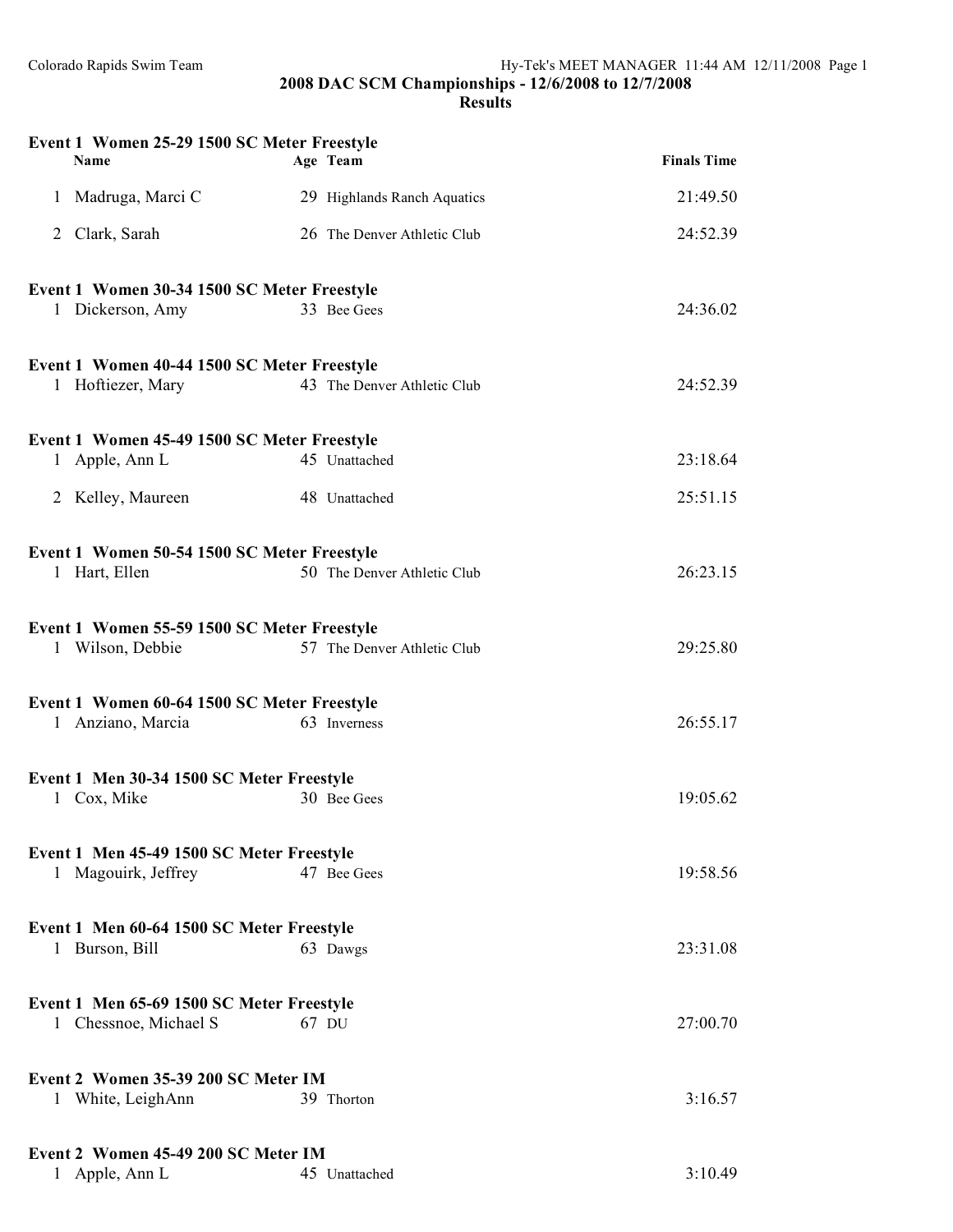| Event 2 Men 25-29 200 SC Meter IM<br>1 Janos, Ben | 25 The Denver Athletic Club | 2:38.13 |
|---------------------------------------------------|-----------------------------|---------|
| Event 2 Men 35-39 200 SC Meter IM                 |                             |         |
| 1 Hoftiezer, Scott                                | 38 The Denver Athletic Club | 2:52.40 |
| --- Cruz, Eduardo                                 | 39 Thorton                  | DQ      |
| Event 2 Men 45-49 200 SC Meter IM                 |                             |         |
| 1 Fuller, Ed                                      | 49 Unattached               | 2:36.68 |
| Event 2 Men 50-54 200 SC Meter IM                 |                             |         |
| 1 Nolte, Christopher                              | 51 Inverness                | 2:39.63 |
| 2 Young, David                                    | 50 Dawgs                    | 2:49.78 |
|                                                   |                             |         |
| Event 3 Women 25-29 100 SC Meter Backstroke       |                             |         |
| 1 Tew, Lauren                                     | 25 Inverness                | 1:20.11 |
| Event 3 Women 40-44 100 SC Meter Backstroke       |                             |         |
| 1 Sappey, Collette                                | 44 Dawgs                    | 1:13.86 |
| Event 3 Women 45-49 100 SC Meter Backstroke       |                             |         |
| 1 Walsh, Lisa                                     | 46 The Denver Athletic Club | 1:41.53 |
|                                                   |                             |         |
| Event 3 Women 60-64 100 SC Meter Backstroke       |                             |         |
| 1 Hashimoto, Christine                            | 61 Inverness                | 1:43.04 |
| Event 3 Women 70-74 100 SC Meter Backstroke       |                             |         |
| 1 Oberg, Jane                                     | 71 The Denver Athletic Club | 1:54.42 |
| Event 3 Men 25-29 100 SC Meter Backstroke         |                             |         |
| 1 Ko, Scott                                       | 25 Bee Gees                 | 1:05.83 |
|                                                   |                             |         |
| Event 3 Men 30-34 100 SC Meter Backstroke         |                             |         |
| 1 Cox, Mike                                       | 30 Bee Gees                 | 1:05.73 |
| Event 3 Men 45-49 100 SC Meter Backstroke         |                             |         |
| 1 Johnston, Mark A                                | 48 Swim Dogs-CO             | 1:13.21 |
| Event 3 Men 50-54 100 SC Meter Backstroke         |                             |         |
| 1 Gilbert, Jeff                                   | 53 Unattached               | 1:14.91 |
| 2 Lehrer, Mark                                    | 51 Unattached               | 1:18.06 |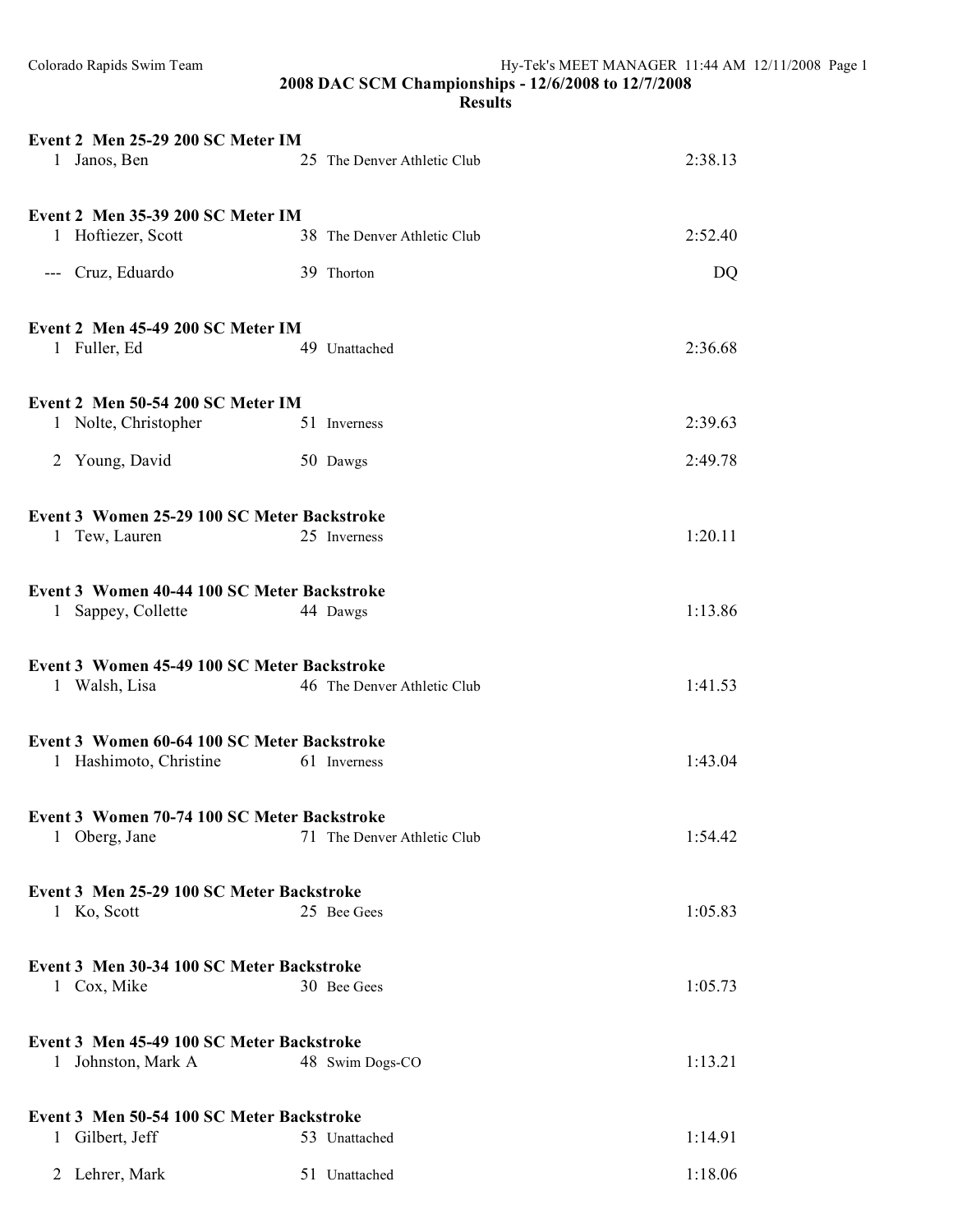#### **Results**

| Event 3 Men 60-64 100 SC Meter Backstroke                           |                             |         |
|---------------------------------------------------------------------|-----------------------------|---------|
| 1 Carney, Kent                                                      | 61 Colorado Masters         | 1:22.28 |
|                                                                     |                             |         |
| Event 4 Women 45-49 200 SC Meter Breaststroke                       |                             |         |
| 1 Nolte, Susan                                                      | 47 Inverness                | 3:40.78 |
|                                                                     |                             |         |
| Event 4 Women 70-74 200 SC Meter Breaststroke                       |                             |         |
| 1 Ryman, Donna K                                                    | 72 Inverness                | 4:17.75 |
|                                                                     |                             |         |
| Event 4 Men 25-29 200 SC Meter Breaststroke                         |                             |         |
| 1 Janos, Ben                                                        | 25 The Denver Athletic Club | 3:13.74 |
|                                                                     |                             |         |
| Event 4 Men 30-34 200 SC Meter Breaststroke                         |                             |         |
| 1 Cox, Mike                                                         | 30 Bee Gees                 | 2:57.04 |
|                                                                     |                             |         |
| Event 4 Men 45-49 200 SC Meter Breaststroke                         |                             |         |
| 1 Malloy, Glenn E                                                   | 48 Swim Dogs-CO             | 3:39.46 |
|                                                                     |                             |         |
| Event 4 Men 50-54 200 SC Meter Breaststroke                         |                             |         |
| 1 Young, David                                                      | 50 Dawgs                    | 2:59.21 |
|                                                                     |                             |         |
| Event 4 Men 70-74 200 SC Meter Breaststroke                         |                             | 3:59.49 |
| 1 Norrie, Bill                                                      | 70 Rocky Mountain Thunder   |         |
|                                                                     |                             |         |
| Event 5 Women 25-29 50 SC Meter Butterfly<br>1 Tew, Lauren          | 25 Inverness                | 37.84   |
|                                                                     |                             |         |
| Event 5 Women 30-34 50 SC Meter Butterfly                           |                             |         |
| 1 Dickerson, Amy                                                    | 33 Bee Gees                 | 41.23   |
|                                                                     |                             |         |
| Event 5 Women 35-39 50 SC Meter Butterfly                           |                             |         |
| 1 White, LeighAnn                                                   | 39 Thorton                  | 38.85   |
|                                                                     |                             |         |
| Event 5 Women 40-44 50 SC Meter Butterfly                           |                             |         |
| 1 Sappey, Collette                                                  | 44 Dawgs                    | 32.32   |
|                                                                     |                             |         |
| Event 5 Women 45-49 50 SC Meter Butterfly                           |                             |         |
|                                                                     |                             |         |
|                                                                     |                             |         |
| 1 Walsh, Lisa                                                       | 46 The Denver Athletic Club | 40.57   |
|                                                                     |                             |         |
| Event 5 Women 60-64 50 SC Meter Butterfly<br>1 Hashimoto, Christine | 61 Inverness                | 50.76   |

# **Event 5 Women 70-74 50 SC Meter Butterfly**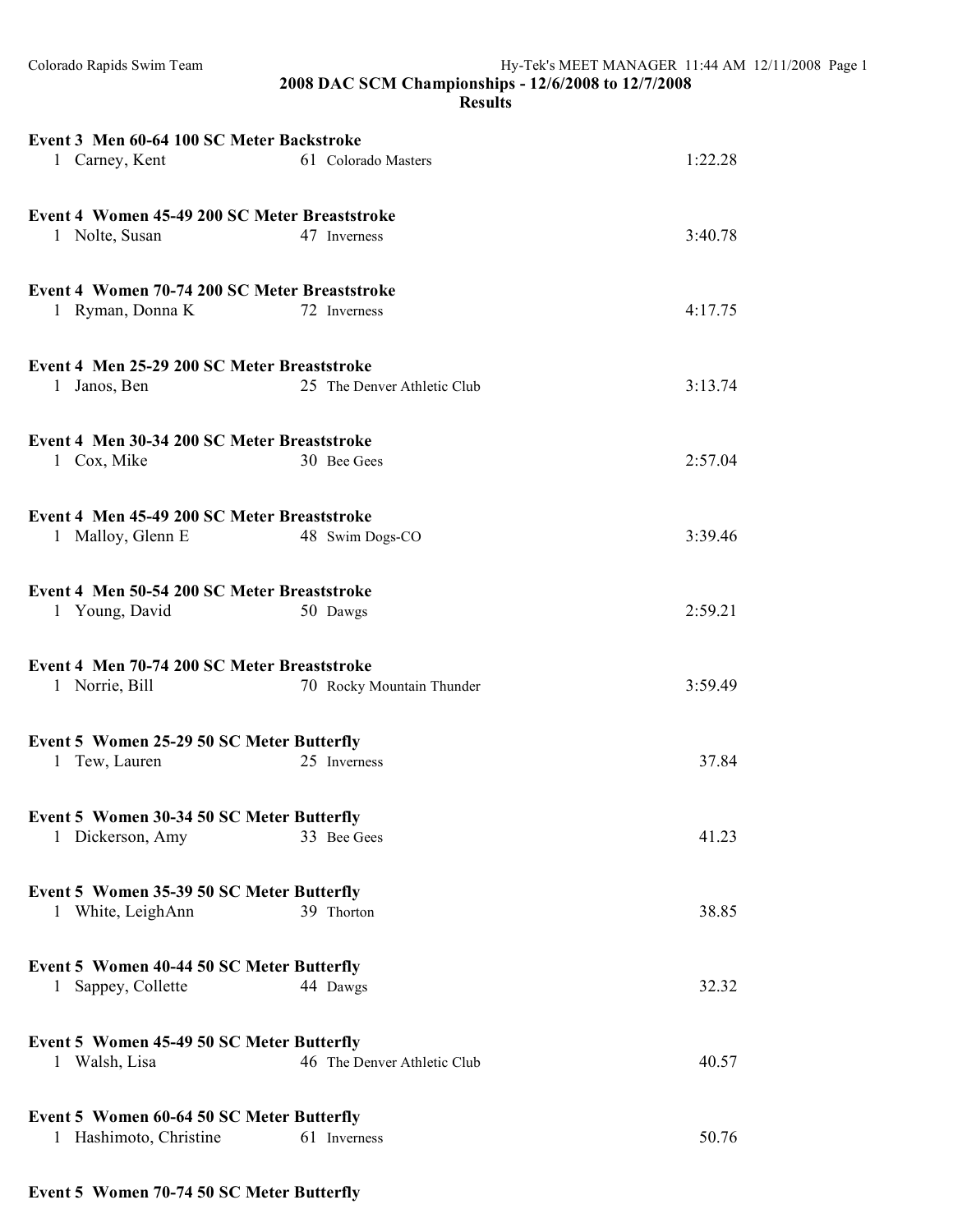| Colorado Rapids Swim Team                                        | 2008 DAC SCM Championships - 12/6/2008 to 12/7/2008<br><b>Results</b> | Hy-Tek's MEET MANAGER 11:44 AM 12/11/2008 Page 1 |
|------------------------------------------------------------------|-----------------------------------------------------------------------|--------------------------------------------------|
| 1 Oberg, Jane                                                    | 71 The Denver Athletic Club                                           | 53.38                                            |
| Event 5 Men 25-29 50 SC Meter Butterfly<br>1 Ko, Scott           | 25 Bee Gees                                                           | 30.95                                            |
| Event 5 Men 35-39 50 SC Meter Butterfly<br>1 Hoftiezer, Scott    | 38 The Denver Athletic Club                                           | 33.00                                            |
| 2 Cruz, Eduardo                                                  | 39 Thorton                                                            | 33.69                                            |
| Event 5 Men 40-44 50 SC Meter Butterfly<br>1 LeVasseur, Andrew   | 44 Squids                                                             | 29.39                                            |
| Event 5 Men 45-49 50 SC Meter Butterfly<br>1 Fuller, Ed          | 49 Unattached                                                         | 29.16                                            |
| 2 Malloy, Glenn E                                                | 48 Swim Dogs-CO                                                       | 55.32                                            |
| Event 5 Men 50-54 50 SC Meter Butterfly<br>1 DeForrest, Kevin    | 51 Unattached                                                         | 27.33                                            |
| 2 Lehrer, Mark                                                   | 51 Unattached                                                         | 31.15                                            |
| Gilbert, Jeff<br>$\mathfrak{Z}$                                  | 53 Unattached                                                         | 31.29                                            |
| Event 6 Women 25-29 400 SC Meter Freestyle<br>1 Madruga, Marci C | 29 Highlands Ranch Aquatics                                           | 5:33.15                                          |
| Event 6 Women 30-34 400 SC Meter Freestyle<br>1 Dickerson, Amy   | 33 Bee Gees                                                           | 6:16.83                                          |
| Event 6 Women 45-49 400 SC Meter Freestyle<br>1 Apple, Ann L     | 45 Unattached                                                         | 5:48.37                                          |
| Event 6 Men 35-39 400 SC Meter Freestyle<br>1 Hoftiezer, Scott   | 38 The Denver Athletic Club                                           | 5:19.27                                          |
| Event 6 Men 45-49 400 SC Meter Freestyle<br>1 Magouirk, Jeffrey  | 47 Bee Gees                                                           | 4:53.96                                          |
| 2 Johnston, Mark A                                               | 48 Swim Dogs-CO                                                       | 5:05.25                                          |
| Event 6 Men 50-54 400 SC Meter Freestyle                         |                                                                       |                                                  |
| 1 Nolte, Christopher                                             | 51 Inverness                                                          | 4:58.54                                          |
| Young, David<br>2                                                | 50 Dawgs                                                              | 5:21.11                                          |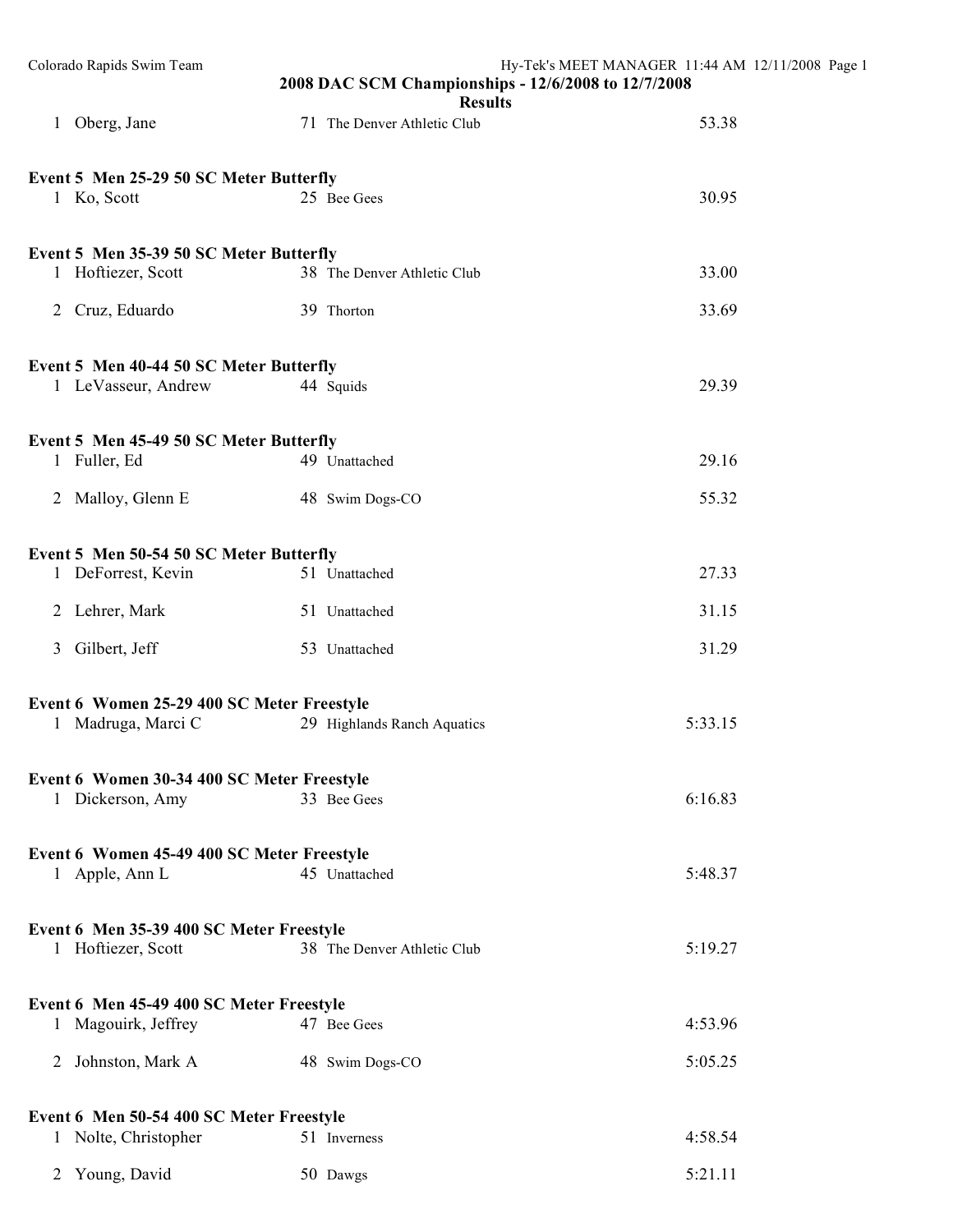#### **Results**

| Event 6 Men 75-79 400 SC Meter Freestyle                    |                             |         |
|-------------------------------------------------------------|-----------------------------|---------|
| 1 King, Bill                                                | 75 Oregon                   | 7:17.48 |
|                                                             |                             |         |
|                                                             |                             |         |
| Event 7 Women 35-39 200 SC Meter Freestyle                  |                             |         |
| 1 Bernert, Kristal                                          | 36 Unattached               | 3:07.34 |
|                                                             |                             |         |
| Event 7 Women 45-49 200 SC Meter Freestyle                  |                             |         |
| 1 Garnier, Kathy                                            | 48 Inverness                | 2:25.20 |
|                                                             |                             |         |
|                                                             |                             |         |
| Event 7 Women 50-54 200 SC Meter Freestyle                  |                             |         |
| 1 Pyle, Rebecca                                             | 52 South Suburban           | 2:51.56 |
|                                                             |                             |         |
| Event 7 Women 60-64 200 SC Meter Freestyle                  |                             |         |
| 1 Anziano, Marcia                                           | 63 Inverness                | 3:15.27 |
|                                                             |                             |         |
|                                                             |                             |         |
| Event 7 Women 70-74 200 SC Meter Freestyle<br>1 Oberg, Jane | 71 The Denver Athletic Club | 3:39.92 |
|                                                             |                             |         |
|                                                             |                             |         |
| Event 7 Men 25-29 200 SC Meter Freestyle                    |                             |         |
| 1 Janos, Ben                                                | 25 The Denver Athletic Club | 2:16.16 |
|                                                             |                             |         |
| Event 7 Men 35-39 200 SC Meter Freestyle                    |                             |         |
| 1 Edwards, Dan                                              | 35 Unattached               | 2:13.77 |
|                                                             |                             |         |
| 2 Hoftiezer, Scott                                          | 38 The Denver Athletic Club | 2:22.89 |
|                                                             |                             |         |
| 3 Pazmino, Jorge                                            | 38 Aurora Gators            | 2:25.12 |
|                                                             |                             |         |
| Event 7 Men 40-44 200 SC Meter Freestyle                    |                             |         |
| Sarche', Jon S<br>1                                         | 40 Swim Dogs-CO             | 2:43.21 |
|                                                             |                             |         |
|                                                             |                             |         |
| Event 7 Men 45-49 200 SC Meter Freestyle                    |                             |         |
| 1 Magouirk, Jeffrey                                         | 47 Bee Gees                 | 2:18.99 |
|                                                             |                             |         |
| Event 7 Men 50-54 200 SC Meter Freestyle                    |                             |         |
| 1 Jenkins, Bill                                             | 51 The Denver Athletic Club | 2:23.50 |
|                                                             |                             |         |
|                                                             |                             |         |
| Event 7 Men 55-59 200 SC Meter Freestyle                    |                             |         |
| 1 Weinheimer, Andrew J                                      | 55 Boulder Area Masters     | 2:26.58 |
|                                                             |                             |         |
| Event 7 Men 70-74 200 SC Meter Freestyle                    |                             |         |
| 1 Plummer, Mark                                             | 72 Inverness                | 3:35.62 |
|                                                             |                             |         |

### **Event 8 Women 25-29 100 SC Meter IM**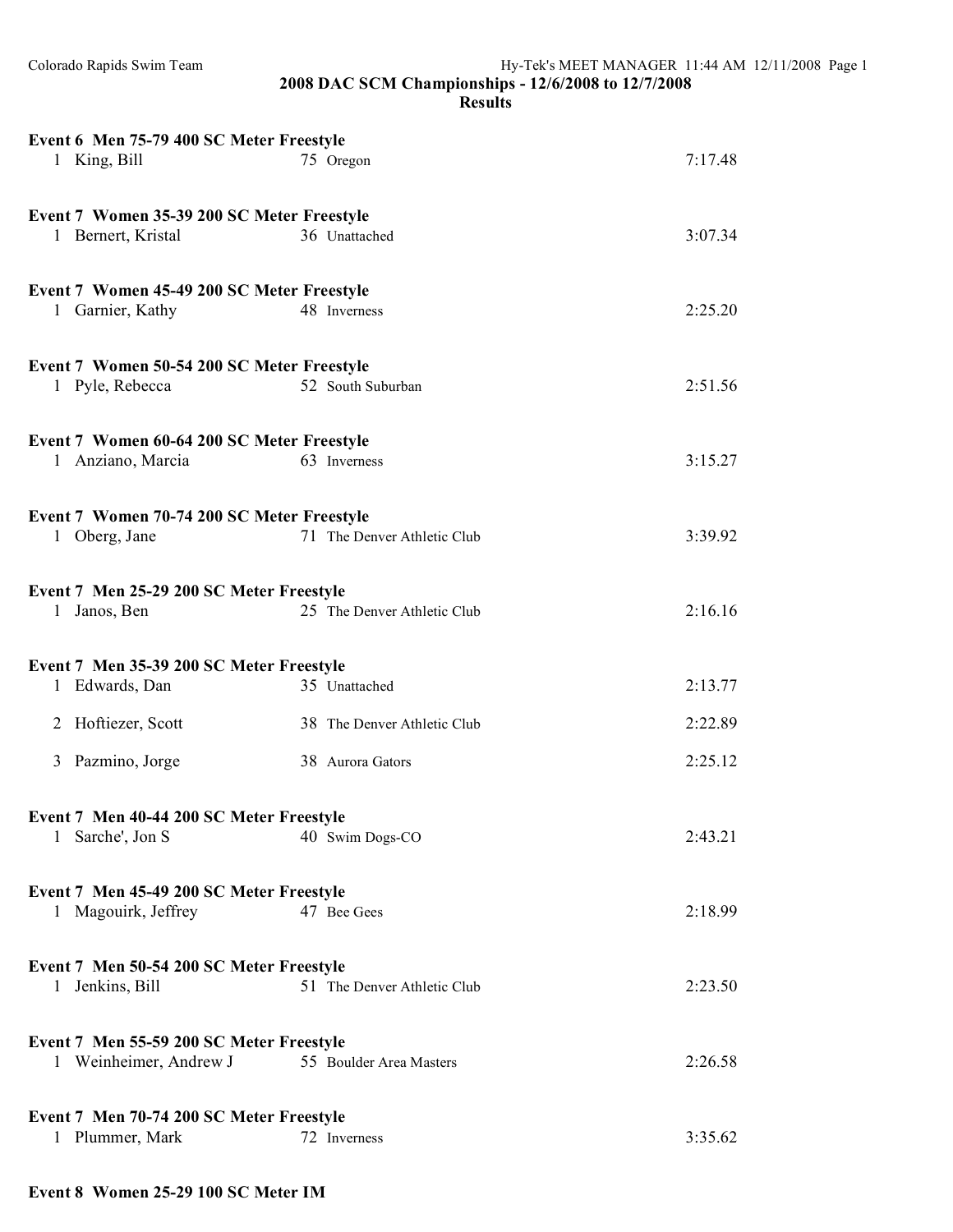| Colorado Rapids Swim Team                                 | 2008 DAC SCM Championships - 12/6/2008 to 12/7/2008<br><b>Results</b> | Hy-Tek's MEET MANAGER 11:44 AM 12/11/2008 Page 1 |
|-----------------------------------------------------------|-----------------------------------------------------------------------|--------------------------------------------------|
| 1 Tew, Lauren                                             | 25 Inverness                                                          | 1:25.35                                          |
| Event 8 Women 35-39 100 SC Meter IM                       |                                                                       |                                                  |
| 1 Seavall, Kelly                                          | 39 Inverness                                                          | 1:15.36                                          |
| 2 White, LeighAnn                                         | 39 Thorton                                                            | 1:30.44                                          |
| Event 8 Women 40-44 100 SC Meter IM                       |                                                                       |                                                  |
| 1 Blitz, Kathryn                                          | 41 South Suburban                                                     | 1:33.66                                          |
| 2 Witt, Carla                                             | 43 Unattached                                                         | 1:39.46                                          |
| Gaul, Mary P<br>3                                         | 41 Swim Dogs-CO                                                       | 1:48.23                                          |
| Hagadorn, Heather<br>$\hspace{0.05cm} \ldots$             | 43 DU                                                                 | DQ                                               |
| Event 8 Women 45-49 100 SC Meter IM                       |                                                                       |                                                  |
| 1 Campbell, Ellen                                         | 45 Inverness                                                          | 1:20.22                                          |
| 2 Johnston, Dana L                                        | 46 Swim Dogs-CO                                                       | 1:33.25                                          |
| Event 8 Women 70-74 100 SC Meter IM<br>1 Ryman, Donna K   | 72 Inverness                                                          | 2:03.99                                          |
| Event 8 Women 75-79 100 SC Meter IM                       |                                                                       |                                                  |
| 1 Hertzberg, Ruth                                         | 76 Bee Gees                                                           | 3:30.58                                          |
| Event 8 Men 25-29 100 SC Meter IM                         |                                                                       |                                                  |
| 1 Carpenter, Dustin                                       | 27 Squids                                                             | 1:14.11                                          |
| Event 8 Men 35-39 100 SC Meter IM                         |                                                                       |                                                  |
| 1 Pazmino, Jorge                                          | 38 Aurora Gators                                                      | 1:17.82                                          |
| 2 Cruz, Eduardo                                           | 39 Thorton                                                            | 1:19.08                                          |
| 3 Hoftiezer, Scott                                        | 38 The Denver Athletic Club                                           | 1:25.91                                          |
| Event 8 Men 40-44 100 SC Meter IM<br>1 LeVasseur, Andrew  | 44 Squids                                                             | 1:13.24                                          |
| Event 8 Men 45-49 100 SC Meter IM<br>1 Fuller, Ed         | 49 Unattached                                                         | 1:08.54                                          |
| Event 8 Men 50-54 100 SC Meter IM<br>1 Nolte, Christopher | 51 Inverness                                                          | 1:11.99                                          |

### **Event 8 Men 55-59 100 SC Meter IM**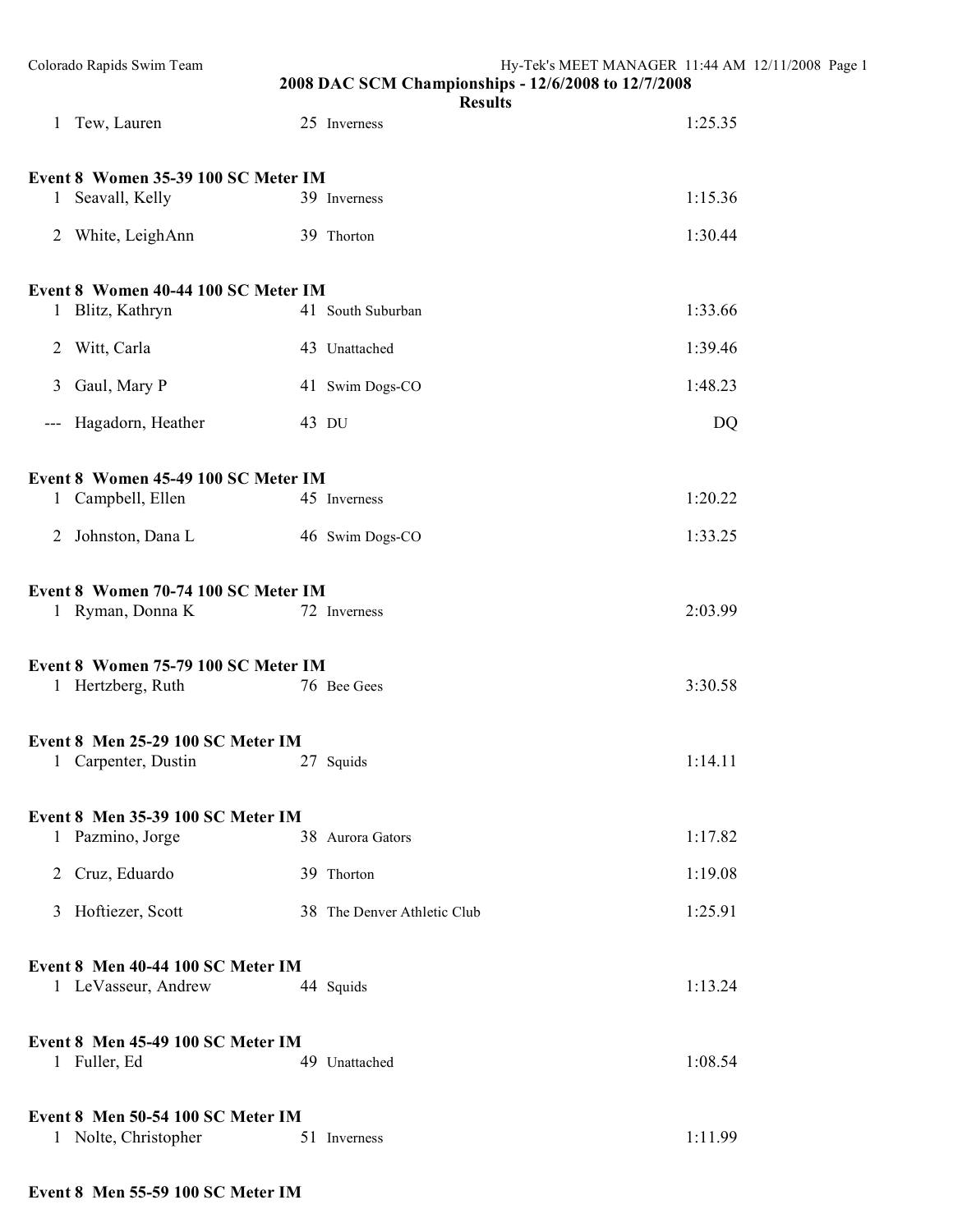| Colorado Rapids Swim Team                  | 2008 DAC SCM Championships - 12/6/2008 to 12/7/2008<br><b>Results</b> | Hy-Tek's MEET MANAGER 11:44 AM 12/11/2008 Page 1 |
|--------------------------------------------|-----------------------------------------------------------------------|--------------------------------------------------|
| 1 Holum, Charles                           | 56 The Denver Athletic Club                                           | 1:16.21                                          |
| Event 8 Men 60-64 100 SC Meter IM          |                                                                       |                                                  |
| 1 Carney, Kent                             | 61 Colorado Masters                                                   | 1:22.60                                          |
| 2 Burson, Bill                             | 63 Dawgs                                                              | 1:26.14                                          |
| 3 Manchester, David                        | 61 Unattached                                                         | 1:51.02                                          |
| Event 9 Women 25-29 50 SC Meter Backstroke |                                                                       |                                                  |
| 1 Tew, Lauren                              | 25 Inverness                                                          | 37.24                                            |
| Event 9 Women 35-39 50 SC Meter Backstroke |                                                                       |                                                  |
| 1 Seavall, Kelly                           | 39 Inverness                                                          | 36.39                                            |
| 2 Bernert, Kristal                         | 36 Unattached                                                         | 45.63                                            |
| Event 9 Women 40-44 50 SC Meter Backstroke |                                                                       |                                                  |
| 1 Hagadorn, Heather                        | 43 DU                                                                 | 39.32                                            |
| 2 Crino, Heidi                             | 42 Inverness                                                          | 39.48                                            |
| 3 Gaul, Mary P                             | 41 Swim Dogs-CO                                                       | 45.61                                            |
| Event 9 Women 45-49 50 SC Meter Backstroke |                                                                       |                                                  |
| 1 Johnston, Dana L                         | 46 Swim Dogs-CO                                                       | 44.36                                            |
| Event 9 Women 60-64 50 SC Meter Backstroke |                                                                       |                                                  |
| 1 Hashimoto, Christine                     | 61 Inverness                                                          | 46.25                                            |
| Event 9 Men 25-29 50 SC Meter Backstroke   |                                                                       |                                                  |
| 1 Ko, Scott                                | 25 Bee Gees                                                           | 30.19                                            |
| Event 9 Men 35-39 50 SC Meter Backstroke   |                                                                       |                                                  |
| 1 Pazmino, Jorge                           | 38 Aurora Gators                                                      | 39.46                                            |
| Event 9 Men 40-44 50 SC Meter Backstroke   |                                                                       |                                                  |
| 1 LeVasseur, Andrew                        | 44 Squids                                                             | 34.82                                            |
| Event 9 Men 50-54 50 SC Meter Backstroke   |                                                                       |                                                  |
| 1 Lehrer, Mark                             | 51 Unattached                                                         | 34.77                                            |
| 2 Lee, Wayne A                             | 54 Squids                                                             | 45.12                                            |
| Event 9 Men 70-74 50 SC Meter Backstroke   |                                                                       |                                                  |
| 1 Plummer, Mark                            | 72 Inverness                                                          | 59.37                                            |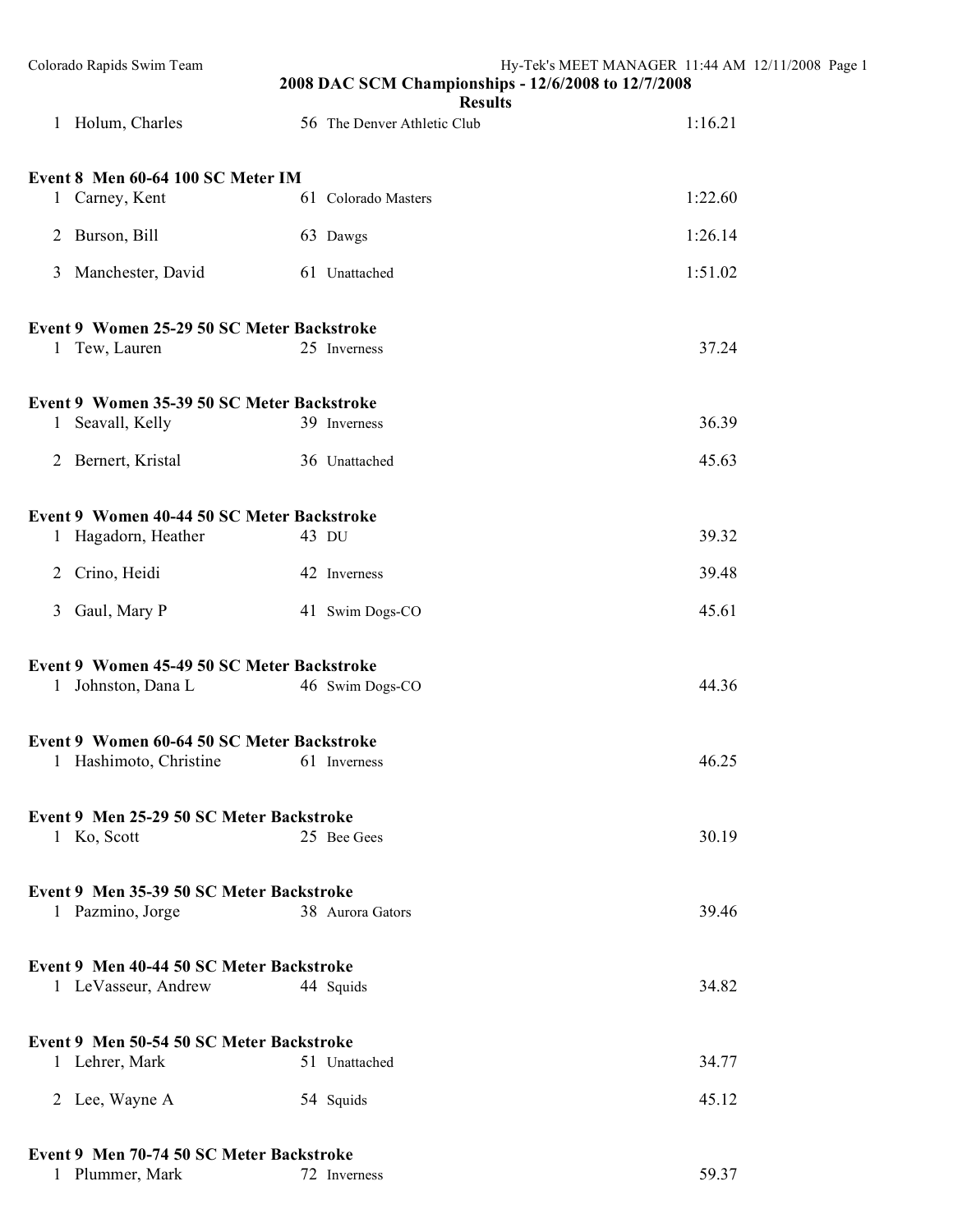## **Results**

| Event 9 Men 75-79 50 SC Meter Backstroke         |                             |         |  |
|--------------------------------------------------|-----------------------------|---------|--|
| 1 Hart, James W                                  | 79 Unattached               | 56.45   |  |
|                                                  |                             |         |  |
| Event 10 Women 35-39 100 SC Meter Breaststroke   |                             |         |  |
| Seavall, Kelly<br>1                              | 39 Inverness                | 1:27.47 |  |
|                                                  |                             |         |  |
| Event 10 Women 40-44 100 SC Meter Breaststroke   |                             |         |  |
| Crino, Heidi<br>1                                | 42 Inverness                | 1:43.93 |  |
|                                                  |                             |         |  |
| Witt, Carla<br>2                                 | 43 Unattached               | 1:44.08 |  |
|                                                  |                             |         |  |
| Event 10 Women 45-49 100 SC Meter Breaststroke   |                             |         |  |
| 1 Campbell, Ellen                                | 45 Inverness                | 1:28.76 |  |
|                                                  |                             |         |  |
| (Event 10 Women 45-49 100 SC Meter Breaststroke) |                             |         |  |
| 2 Nolte, Susan                                   | 47 Inverness                | 1:44.35 |  |
|                                                  |                             |         |  |
| Event 10 Women 70-74 100 SC Meter Breaststroke   |                             |         |  |
| 1 Ryman, Donna K                                 | 72 Inverness                | 1:57.63 |  |
|                                                  |                             |         |  |
| Event 10 Men 25-29 100 SC Meter Breaststroke     |                             |         |  |
| 1 Janos, Ben                                     | 25 The Denver Athletic Club | 1:19.50 |  |
|                                                  |                             |         |  |
| Event 10 Men 35-39 100 SC Meter Breaststroke     |                             |         |  |
| 1 Bartleson, Aaron                               | 38 Unattached               | 1:07.33 |  |
|                                                  |                             |         |  |
|                                                  |                             |         |  |
| Event 10 Men 45-49 100 SC Meter Breaststroke     |                             |         |  |
| 1 Johnston, Mark A                               | 48 Swim Dogs-CO             | 1:23.01 |  |
|                                                  |                             |         |  |
| Event 10 Men 50-54 100 SC Meter Breaststroke     |                             |         |  |
| 1 Young, David                                   | 50 Dawgs                    | 1:23.15 |  |
|                                                  |                             |         |  |
| Event 10 Men 70-74 100 SC Meter Breaststroke     |                             |         |  |
| 1 Patten, Bob                                    | 74 The Denver Athletic Club | 1:41.32 |  |
|                                                  |                             |         |  |
| Norrie, Bill<br>2                                | 70 Rocky Mountain Thunder   | 1:45.20 |  |
|                                                  |                             |         |  |
| Event 11 Women 50-54 200 SC Meter Butterfly      |                             |         |  |
| 1 Pyle, Rebecca                                  | 52 South Suburban           | 3:28.77 |  |
|                                                  |                             |         |  |
| Event 11 Men 25-29 200 SC Meter Butterfly        |                             |         |  |
| Swaney, Dwight<br>$\mathbf{1}$                   | 27 Unattached               | 2:23.77 |  |
|                                                  |                             |         |  |
|                                                  |                             |         |  |
| Event 11 Men 35-39 200 SC Meter Butterfly        |                             |         |  |

1 Edwards, Dan 35 Unattached 2:38.43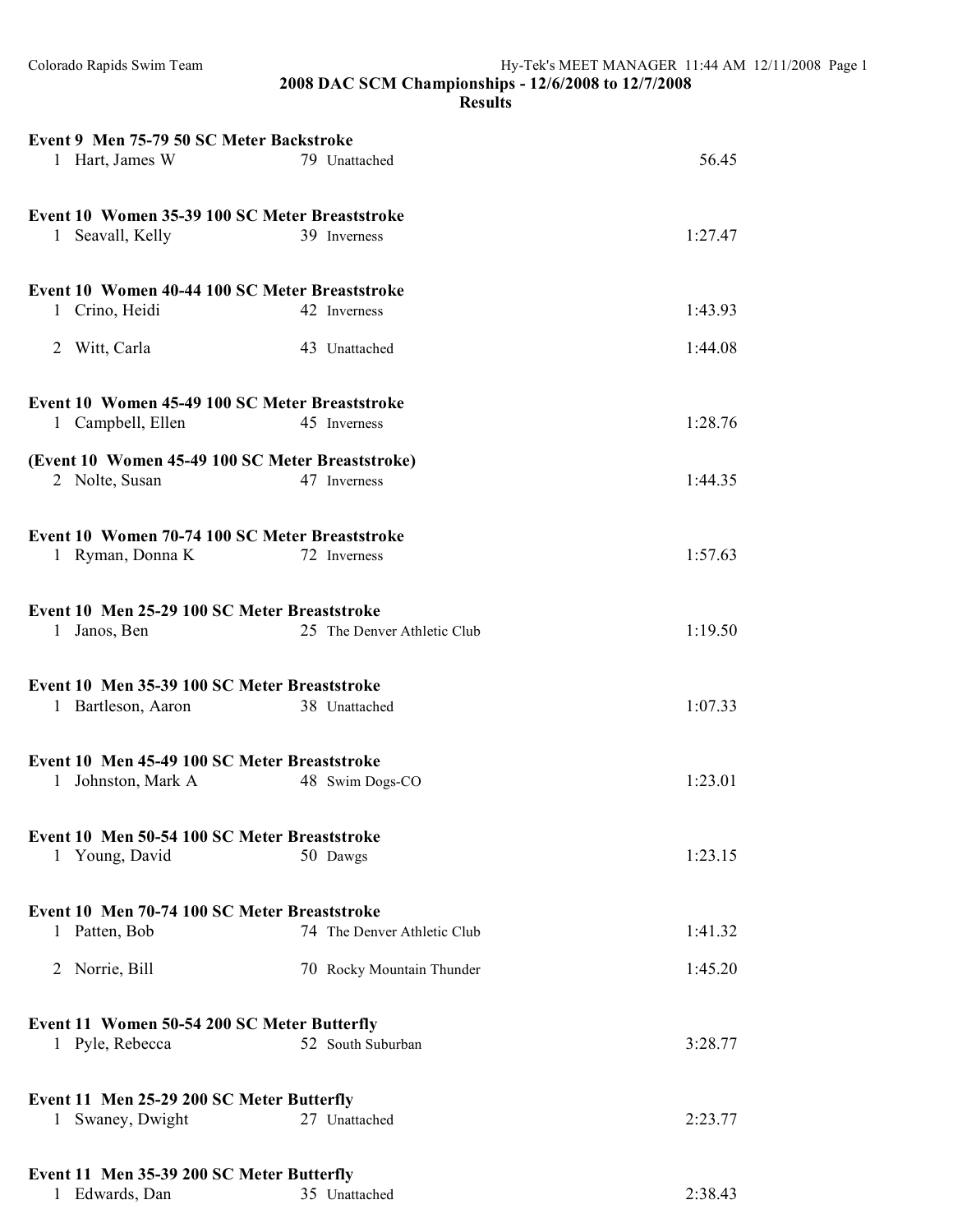|              | Event 11 Men 45-49 200 SC Meter Butterfly                                         |                              |                |
|--------------|-----------------------------------------------------------------------------------|------------------------------|----------------|
|              | 1 Malloy, Glenn E                                                                 | 48 Swim Dogs-CO              | 4:38.20        |
|              | Event 12 Men 30-34 400 SC Meter IM<br>1 Cox, Mike                                 | 30 Bee Gees                  | 5:20.67        |
|              | Event 12 Men 55-59 400 SC Meter IM<br>1 Holum, Charles                            | 56 The Denver Athletic Club  | 6:12.97        |
| $\mathbf{1}$ | Event 13 Women 35-39 50 SC Meter Freestyle<br>Seavall, Kelly                      | 39 Inverness                 | 30.26          |
|              | 2 White, LeighAnn                                                                 | 39 Thorton                   | 35.34          |
| 3            | Bernert, Kristal                                                                  | 36 Unattached                | 36.88          |
| $\mathbf{1}$ | Event 13 Women 40-44 50 SC Meter Freestyle<br>Crino, Heidi                        | 42 Inverness                 | 33.24          |
|              | 2 Blitz, Kathryn                                                                  | 41 South Suburban            | 34.69          |
| 3            | Witt, Carla                                                                       | 43 Unattached                | 38.14          |
| 4            | Gaul, Mary P                                                                      | 41 Swim Dogs-CO              | 39.85          |
| $\mathbf{1}$ | Event 13 Women 45-49 50 SC Meter Freestyle<br>Garnier, Kathy<br>2 Campbell, Ellen | 48 Inverness<br>45 Inverness | 29.00<br>31.93 |
| 3            | Johnston, Dana L                                                                  | 46 Swim Dogs-CO              | 34.92          |
|              | Event 13 Women 75-79 50 SC Meter Freestyle<br>1 Hertzberg, Ruth                   | 76 Bee Gees                  | 1:05.92        |
|              | Event 13 Men 25-29 50 SC Meter Freestyle                                          |                              |                |
|              | 1 Ko, Scott                                                                       | 25 Bee Gees                  | 27.00          |
| 2            | Carpenter, Dustin                                                                 | 27 Squids                    | 28.89          |
|              | Event 13 Men 35-39 50 SC Meter Freestyle<br>1 Pazmino, Jorge                      | 38 Aurora Gators             | 29.15          |
| 2            | Hoftiezer, Scott                                                                  | 38 The Denver Athletic Club  | 29.81          |
|              | 3 Cruz, Eduardo                                                                   | 39 Thorton                   | 30.78          |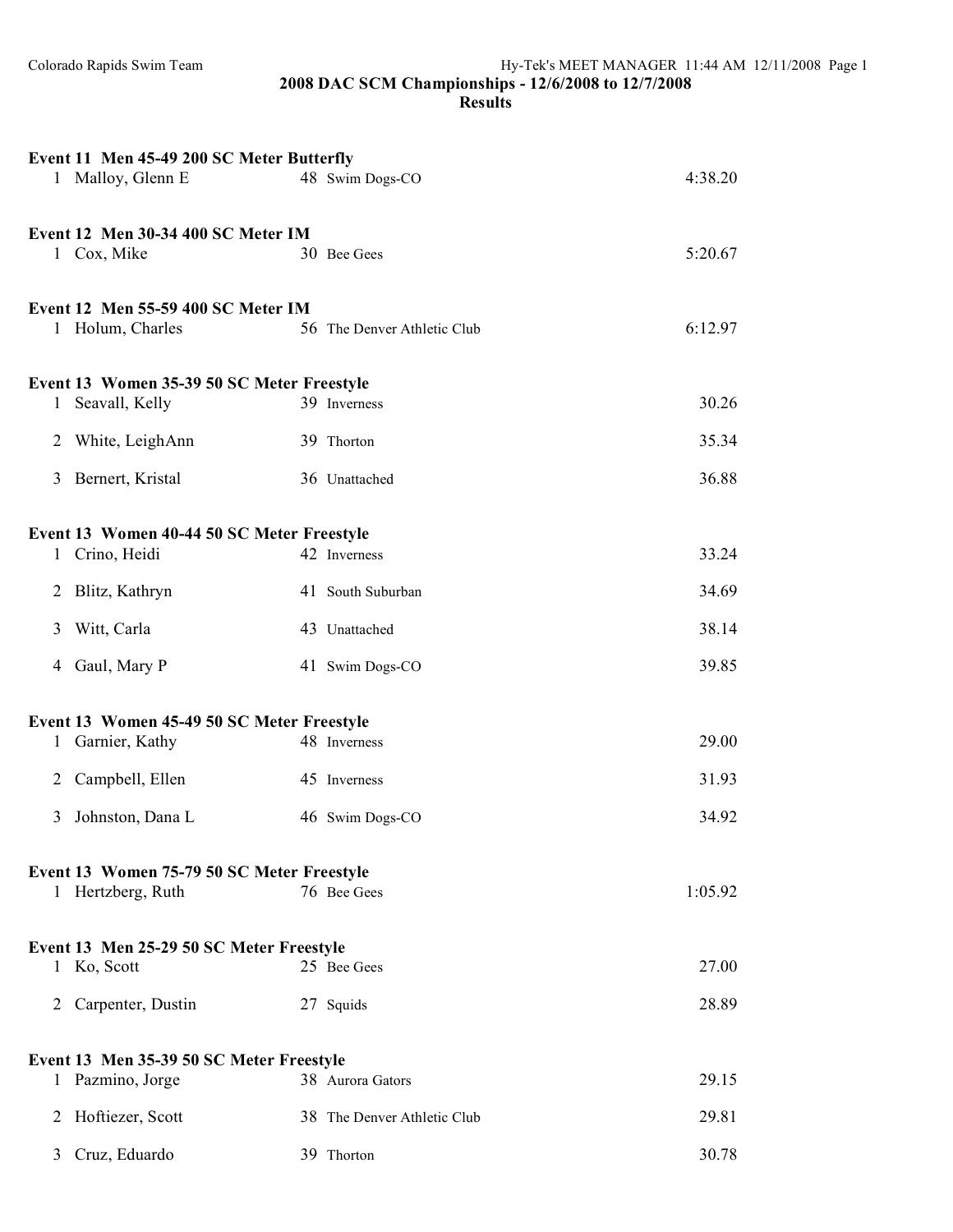| Colorado Rapids Swim Team                                              |                 | Hy-Tek's MEET MANAGER 11:44 AM 12/11/2008 Page 1<br>2008 DAC SCM Championships - 12/6/2008 to 12/7/2008<br><b>Results</b> |
|------------------------------------------------------------------------|-----------------|---------------------------------------------------------------------------------------------------------------------------|
| Event 13 Men 40-44 50 SC Meter Freestyle                               |                 |                                                                                                                           |
| 1 LeVasseur, Andrew                                                    | 44 Squids       | 27.70                                                                                                                     |
| 2 Sarche', Jon S                                                       | 40 Swim Dogs-CO | 30.08                                                                                                                     |
| Event 13 Men 45-49 50 SC Meter Freestyle                               |                 |                                                                                                                           |
| 1 Fuller, Ed                                                           | 49 Unattached   | 27.39                                                                                                                     |
| 2 Magouirk, Jeffrey                                                    | 47 Bee Gees     | 29.44                                                                                                                     |
| 3 Hunter, Shawn                                                        | 45 Unattached   | 31.43                                                                                                                     |
| Event 13 Men 50-54 50 SC Meter Freestyle                               |                 |                                                                                                                           |
| 1 DeForrest, Kevin                                                     | 51 Unattached   | 25.08                                                                                                                     |
| 2 Lehrer, Mark                                                         | 51 Unattached   | 27.71                                                                                                                     |
| 3 Nolte, Christopher                                                   | 51 Inverness    | 28.47                                                                                                                     |
|                                                                        |                 |                                                                                                                           |
| 4 Lee, Wayne A                                                         | 54 Squids       | 35.05                                                                                                                     |
| Event 13 Men 70-74 50 SC Meter Freestyle                               |                 |                                                                                                                           |
| 1 Plummer, Mark                                                        | 72 Inverness    | 40.94                                                                                                                     |
| Event 14 Women 40-44 200 SC Meter Backstroke<br>1 Crino, Heidi         | 42 Inverness    | 3:16.67                                                                                                                   |
|                                                                        |                 |                                                                                                                           |
| Event 14 Women 60-64 200 SC Meter Backstroke<br>1 Hashimoto, Christine | 61 Inverness    | 3:49.71                                                                                                                   |
| 2 Anziano, Marcia                                                      | 63 Inverness    | 4:05.67                                                                                                                   |
| Event 14 Men 75-79 200 SC Meter Backstroke                             |                 |                                                                                                                           |
| 1 Hart, James W                                                        | 79 Unattached   | 4:35.39                                                                                                                   |
| Event 15 Women 35-39 50 SC Meter Breaststroke                          |                 |                                                                                                                           |
| 1 Seavall, Kelly                                                       | 39 Inverness    | 39.76                                                                                                                     |
|                                                                        |                 |                                                                                                                           |
| Event 15 Women 40-44 50 SC Meter Breaststroke                          |                 |                                                                                                                           |
| 1 Crino, Heidi                                                         | 42 Inverness    | 47.19                                                                                                                     |
| 2 Witt, Carla                                                          | 43 Unattached   | 50.85                                                                                                                     |
| Gaul, Mary P<br>3                                                      | 41 Swim Dogs-CO | 53.45                                                                                                                     |
|                                                                        |                 |                                                                                                                           |
| Event 15 Women 45-49 50 SC Meter Breaststroke                          |                 |                                                                                                                           |
| 1 Campbell, Ellen                                                      | 45 Inverness    | 41.09                                                                                                                     |
| 2 Nolte, Susan                                                         | 47 Inverness    | 49.84                                                                                                                     |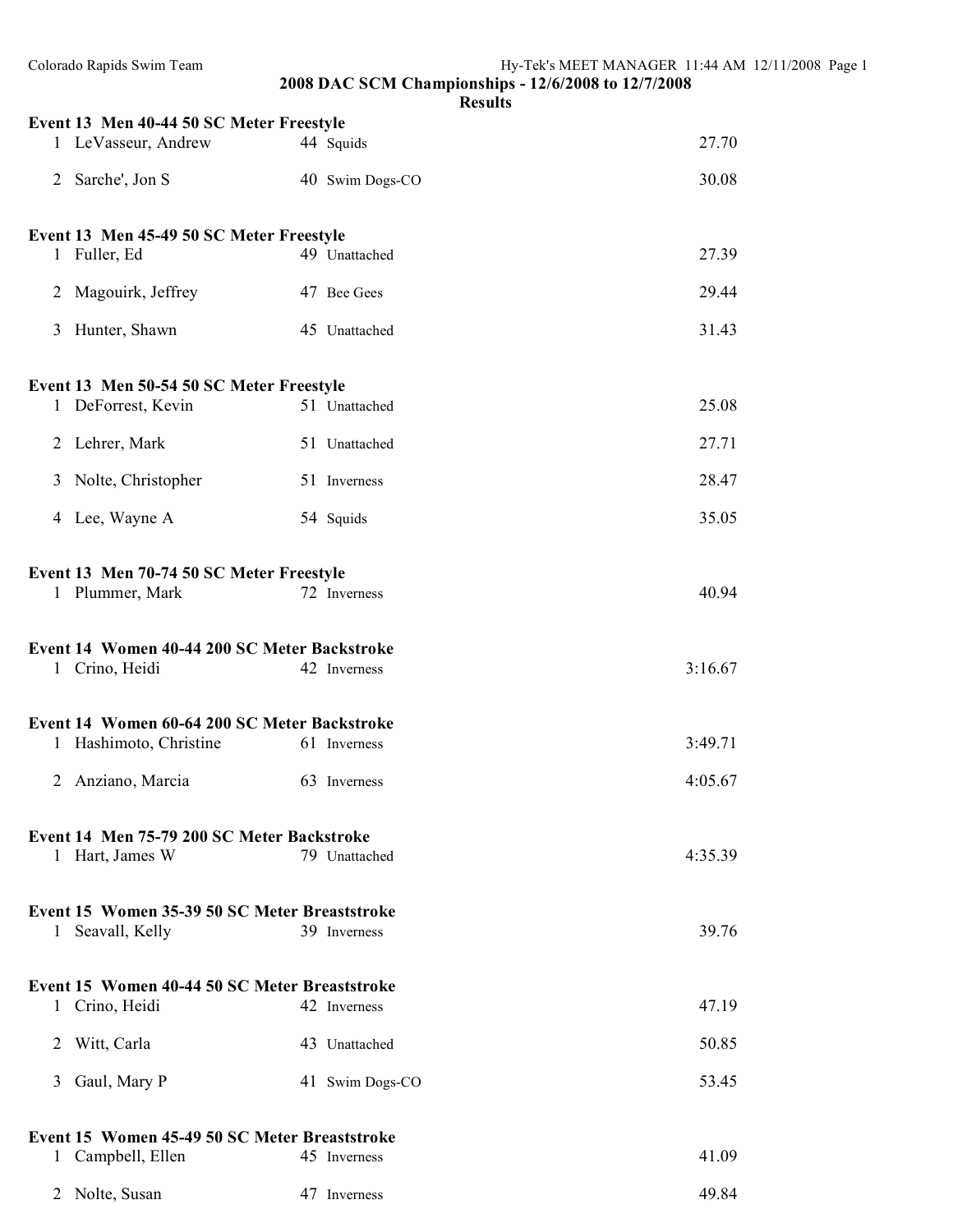| Event 15 Women 70-74 50 SC Meter Breaststroke                           |                             |         |
|-------------------------------------------------------------------------|-----------------------------|---------|
| 1 Ryman, Donna K                                                        | 72 Inverness                | 52.34   |
|                                                                         |                             |         |
| Event 15 Men 25-29 50 SC Meter Breaststroke                             |                             |         |
| 1 Carpenter, Dustin                                                     | 27 Squids                   | 39.64   |
|                                                                         |                             |         |
| Event 15 Men 35-39 50 SC Meter Breaststroke                             |                             |         |
| Bartleson, Aaron<br>$\mathbf{1}$                                        | 38 Unattached               | 30.32   |
|                                                                         |                             |         |
| 2 Cruz, Eduardo                                                         | 39 Thorton                  | 40.83   |
|                                                                         |                             |         |
| Event 15 Men 40-44 50 SC Meter Breaststroke                             |                             |         |
| 1 LeVasseur, Andrew                                                     | 44 Squids                   | 39.98   |
|                                                                         |                             |         |
| Event 15 Men 45-49 50 SC Meter Breaststroke                             |                             |         |
| 1 Malloy, Glenn E                                                       | 48 Swim Dogs-CO             | 42.76   |
|                                                                         |                             |         |
| Event 15 Men 50-54 50 SC Meter Breaststroke                             |                             |         |
| 1 Lee, Wayne A                                                          | 54 Squids                   | 47.32   |
|                                                                         |                             |         |
| Event 15 Men 60-64 50 SC Meter Breaststroke                             |                             |         |
| 1 Carney, Kent                                                          | 61 Colorado Masters         | 41.31   |
|                                                                         |                             |         |
| Event 15 Men 70-74 50 SC Meter Breaststroke                             |                             |         |
| 1 Norrie, Bill                                                          | 70 Rocky Mountain Thunder   | 43.03   |
| 2 Patten, Bob                                                           | 74 The Denver Athletic Club | 44.79   |
|                                                                         |                             |         |
| Plummer, Mark<br>3                                                      | 72 Inverness                | 56.84   |
|                                                                         |                             |         |
| Event 16 Women 50-54 100 SC Meter Butterfly                             |                             |         |
| 1 Pyle, Rebecca                                                         | 52 South Suburban           | 1:30.83 |
|                                                                         |                             |         |
| Event 16 Women 75-79 100 SC Meter Butterfly                             |                             |         |
| 1 Hertzberg, Ruth                                                       | 76 Bee Gees                 | 4:48.08 |
|                                                                         |                             |         |
| Event 16 Men 35-39 100 SC Meter Butterfly                               |                             |         |
| Edwards, Dan<br>1                                                       | 35 Unattached               | 1:07.18 |
| Hoftiezer, Scott<br>2                                                   | 38 The Denver Athletic Club | 1:15.33 |
|                                                                         |                             |         |
|                                                                         |                             |         |
| Event 16 Men 45-49 100 SC Meter Butterfly<br>Fuller, Ed<br>$\mathbf{1}$ | 49 Unattached               | 1:06.90 |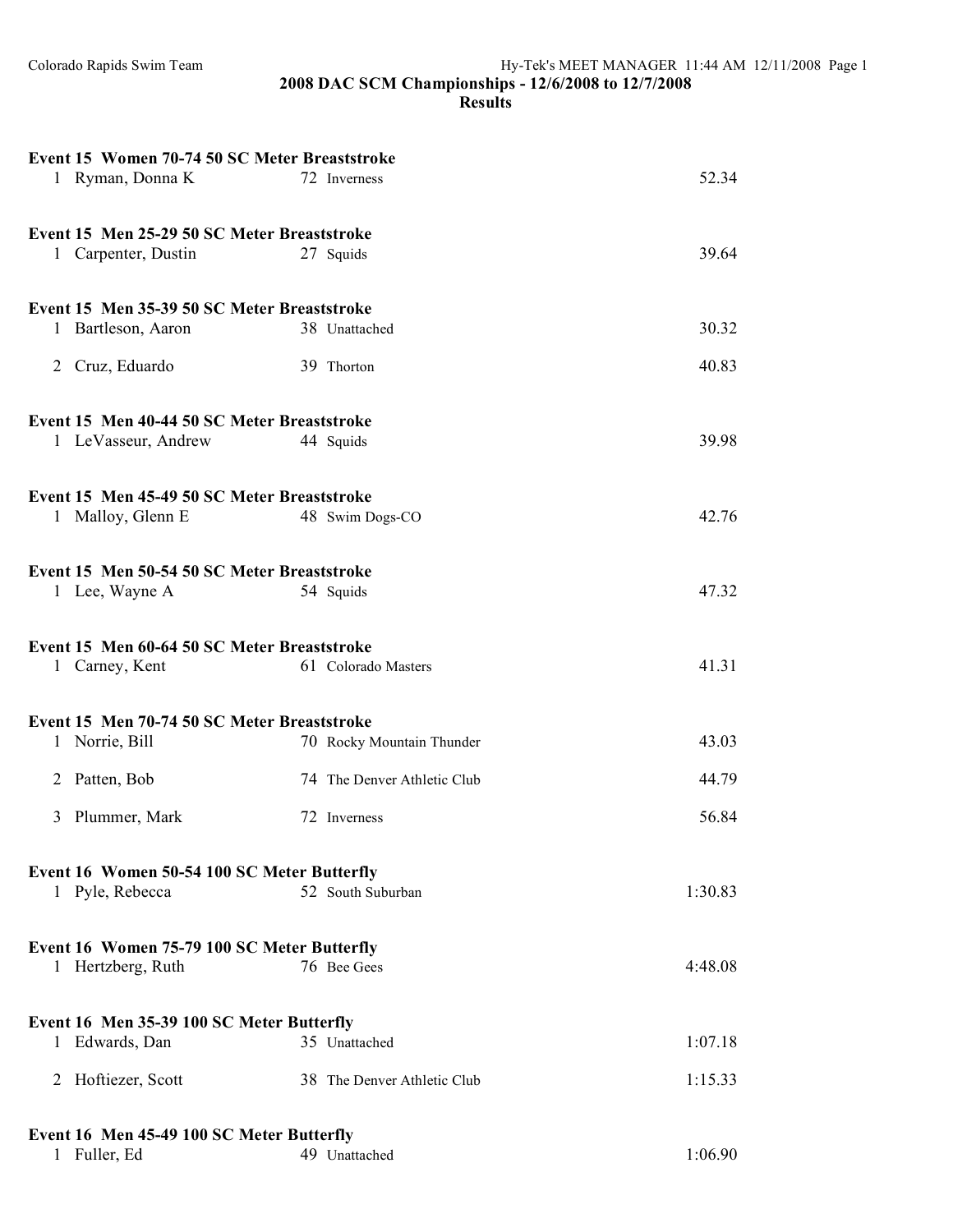| Colorado Rapids Swim Team                                         | 2008 DAC SCM Championships - 12/6/2008 to 12/7/2008 | Hy-Tek's MEET MANAGER 11:44 AM 12/11/2008 Page 1 |  |  |
|-------------------------------------------------------------------|-----------------------------------------------------|--------------------------------------------------|--|--|
|                                                                   | <b>Results</b>                                      |                                                  |  |  |
| Event 16 Men 50-54 100 SC Meter Butterfly<br>1 Nolte, Christopher | 51 Inverness                                        | 1:11.93                                          |  |  |
| 2 Lehrer, Mark                                                    | 51 Unattached                                       | 1:16.83                                          |  |  |
|                                                                   |                                                     |                                                  |  |  |
| Event 17 Women 35-39 100 SC Meter Freestyle<br>1 White, LeighAnn  | 39 Thorton                                          | 1:18.35                                          |  |  |
| 2 Bernert, Kristal                                                | 36 Unattached                                       | 1:25.75                                          |  |  |
|                                                                   |                                                     |                                                  |  |  |
| Event 17 Women 40-44 100 SC Meter Freestyle                       |                                                     |                                                  |  |  |
| 1 Blitz, Kathryn                                                  | 41 South Suburban                                   | 1:18.52                                          |  |  |
| 2 Witt, Carla                                                     | 43 Unattached                                       | 1:24.92                                          |  |  |
| Gaul, Mary P<br>$\mathfrak{Z}$                                    | 41 Swim Dogs-CO                                     | 1:46.72                                          |  |  |
| Event 17 Women 45-49 100 SC Meter Freestyle                       |                                                     |                                                  |  |  |
| 1 Garnier, Kathy                                                  | 48 Inverness                                        | 1:04.31                                          |  |  |
|                                                                   |                                                     |                                                  |  |  |
| Event 17 Women 50-54 100 SC Meter Freestyle                       |                                                     |                                                  |  |  |
| 1 Pyle, Rebecca                                                   | 52 South Suburban                                   | 1:21.57                                          |  |  |
| Event 17 Women 60-64 100 SC Meter Freestyle                       |                                                     |                                                  |  |  |
| 1 Anziano, Marcia                                                 | 63 Inverness                                        | 1:31.70                                          |  |  |
| 2 Hashimoto, Christine                                            | 61 Inverness                                        | 1:34.91                                          |  |  |
|                                                                   |                                                     |                                                  |  |  |
| Event 17 Women 70-74 100 SC Meter Freestyle                       |                                                     |                                                  |  |  |
| 1 Ryman, Donna K                                                  | 72 Inverness                                        | 1:45.60                                          |  |  |
| Event 17 Women 75-79 100 SC Meter Freestyle                       |                                                     |                                                  |  |  |
| 1 Hertzberg, Ruth                                                 | 76 Bee Gees                                         | 2:29.37                                          |  |  |
|                                                                   |                                                     |                                                  |  |  |
| Event 17 Men 25-29 100 SC Meter Freestyle<br>1 Janos, Ben         | 25 The Denver Athletic Club                         | 1:00.73                                          |  |  |
| 2 Ko, Scott                                                       | 25 Bee Gees                                         | 1:02.78                                          |  |  |
| 3 Carpenter, Dustin                                               | 27 Squids                                           | 1:05.34                                          |  |  |
|                                                                   |                                                     |                                                  |  |  |
| Event 17 Men 35-39 100 SC Meter Freestyle                         |                                                     |                                                  |  |  |
| 1 Pazmino, Jorge                                                  | 38 Aurora Gators                                    | 1:04.05                                          |  |  |
| 2 Hoftiezer, Scott                                                | 38 The Denver Athletic Club                         | 1:07.54                                          |  |  |
|                                                                   |                                                     |                                                  |  |  |
| Event 17 Men 40-44 100 SC Meter Freestyle                         |                                                     |                                                  |  |  |
| Sarche', Jon S<br>$\mathbf{1}$                                    | 40 Swim Dogs-CO                                     | 1:10.62                                          |  |  |